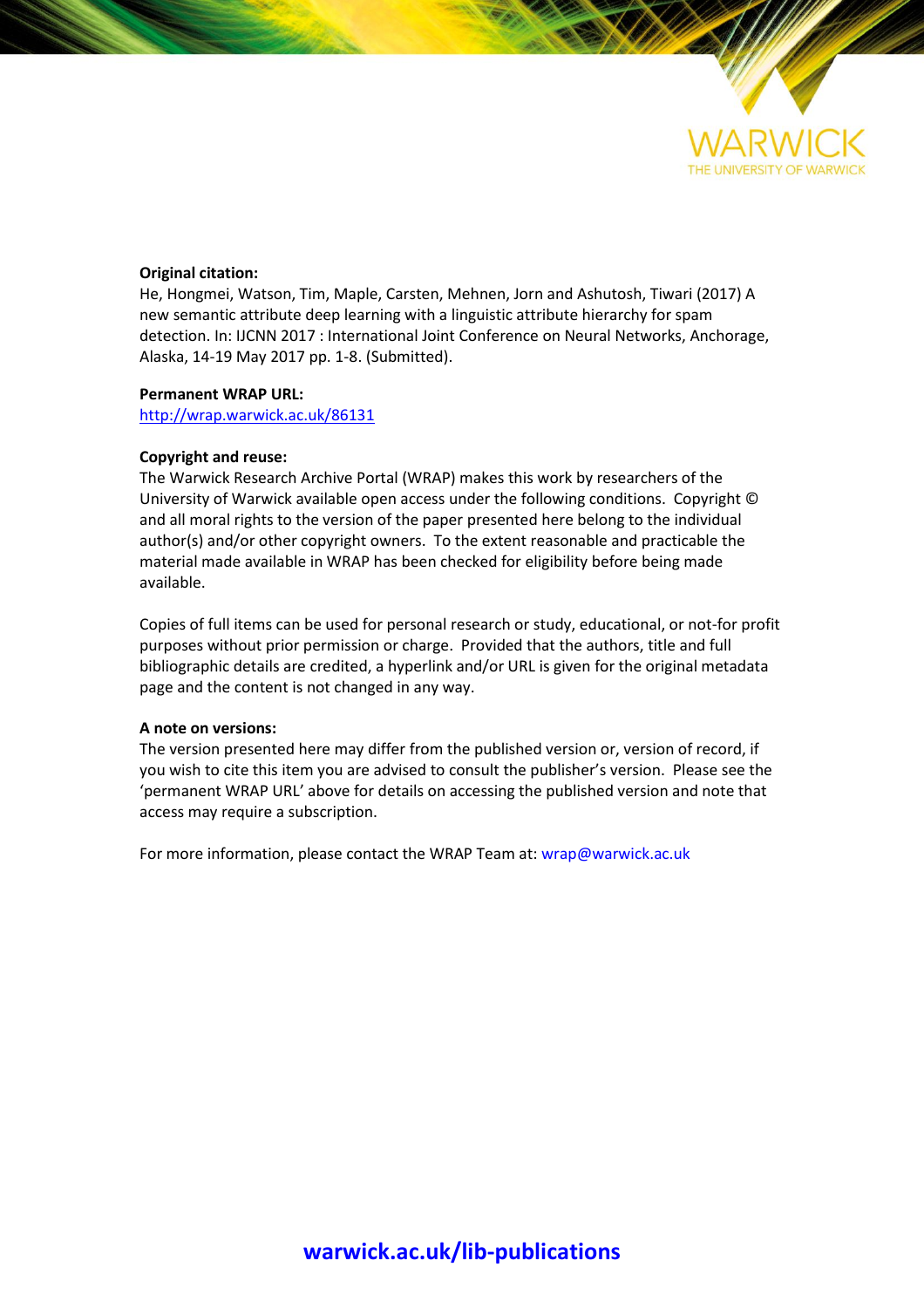# A New Semantic Attribute Deep Learning with a Linguistic Attribute Hierarchy for Spam Detection

Hongmei He*<sup>∗</sup>* , Tim Watson † , Carsten Maple † Jörn Mehnen‡ , Ashutosh Tiwari*<sup>∗</sup>* , ,

*<sup>∗</sup>*Manufacturing Informatics Centre, Cranfield University, Cranfield, MK43 0AL, UK

Email: h.he@cranifeld.ac.uk, a.tiwari@cranfield.ac.uk

‡Cyber Security Centre - WMG, University of Warwick, UK

Email: tw@warwick.ac.uk, cm@warwick.ac.uk

†Design, Manufacture & Engineering Management, University of Strathclyde, Glasgow, G1 1XQ, UK

jorn.mehnen@strath.ac.uk

*Abstract*—The massive increase of spam is posing a very serious threat to email and SMS, which have become an important means of communication. Not only do spams annoy users, but they also become a security threat. Machine learning techniques have been widely used for spam detection. In this paper, we propose another form of deep learning, a linguistic attribute hierarchy, embedded with linguistic decision trees, for spam detection, and examine the effect of semantic attributes on the spam detection, represented by the linguistic attribute hierarchy. A case study on the SMS message database from the UCI machine learning repository has shown that a linguistic attribute hierarchy embedded with linguistic decision trees provides a transparent approach to in-depth analysing attribute impact on spam detection. This approach can not only efficiently tackle 'curse of dimensionality' in spam detection with massive attributes, but also improve the performance of spam detection when the semantic attributes are constructed to a proper hierarchy.

### I. INTRODUCTION

Spam is an ever-increasing problem. It pervades any information system through email or web, social, blog or reviews platform [1], and is increasingly being used to distribute virus, spyware, links to phishing web sites, etc. Email spam detection has been an important part of correspondence since email became an essential part of our daily lives. The growth of of the number of mobile phone users has led to a dramatic increasing of SMS spam messages [2], and message spams have increasingly disturbed human life and caused significant economic losses to many mobile users. The problem of spam is not only an annoyance, but has also become a security threat. It has attracted much attention of researchers for decades.

Web spam can be categorised into content spam (overly stuffed and badly rated keywords), link spam (outgoing link spam, incoming link spam), cloaking & redirection, and click spam. Content spam is probably the first and most widespread form of web spam [1]. PageRank [3] is the most classic algorithm to estimate the global importance (authority or reputation) score of a webpage on the web, which was used by Google Search. TrustRank [4], Anti-Trust Rank [5] and SpamRank [6] are well-known link-based detection algorithms. It was shown that machine learning is superior to the PageRank algorithm for static page ranking [7]. Silva et al. [8] compared most classical machine learning methods, such as Artificial Neural Networks (ANN), Support Vector Machine (SVM), Decision Tree (DT), Random Forest (RF), K-Nearest Neighbors (KNN), Adaptive Boosting, Bagging and LogitBoost for web spams. Recently, Wang et al. [9] investigated social spam detection on Twitter with Bernoulli Naive Bayes (NB), KNN, SVM, DT and RF, and the RF algorithm obtained the best  $F_1$ measure up to 0.946 on the social Honeypot dataset. Crawford et al. [10] applied machine learning techniques to detect false reviews (e.g. making fake, untruthful, or deceptive reviews), of which the purpose is to artificially promote or devalue products and services for profit or gain. Verma and Dhawan [12] investigated spam detection in social networks with clustered KNN technique.

Email spam could also have content spam and click spam. While web spams usually target public users or some specific user groups, email spams may have clearer targets for specific purposes. Much research on email spam detection is based on content spam. Machine learning technologies are widely applied for email spam detection. The family of NB classifiers [13], [14] is one of the most commonly implemented, which has been embedded in many popular email clients. Tretyakov [15] used the combination of the most classic machine learning methods (Bayesian classifier, KNN, ANNs, SVMs) for the problem of email spam-filtering. The combination of Bayesian classifier and SVM obtained the precision of 94.4%. Shirani-Mehr [11] investigated SMS Spams with NB algorithm.

Feature extraction is also important in spam detection. Wang et al. [9] used four different types of feature sets (user features, content features, Uni-Bi features, and sentiment features) and their combinations to validate Random Forests for Twitter spam detection, and the experimental results show feature combination outperformed a single type of features on decision making. The study of Alqatawna et al. [16] showed that adding malicious related features to training data significantly improved the detection of spam emails. Recently, He et al. [17] investigated spam detection through analysing the features in email and message spams with a RBF-kernal SVM spam detector, thus to provide clues of spams to users.

Deep learning is a branch of machine learning based on a set of algorithms that attempt to model high level abstractions in data by using a deep graph with multiple processing layers of nonlinear processing units for feature extraction and transformation. Each successive layer uses the output from the previous layer as input, forming a hierarchy from low-level to high-level features. A linguistic attribute hierarchy has similar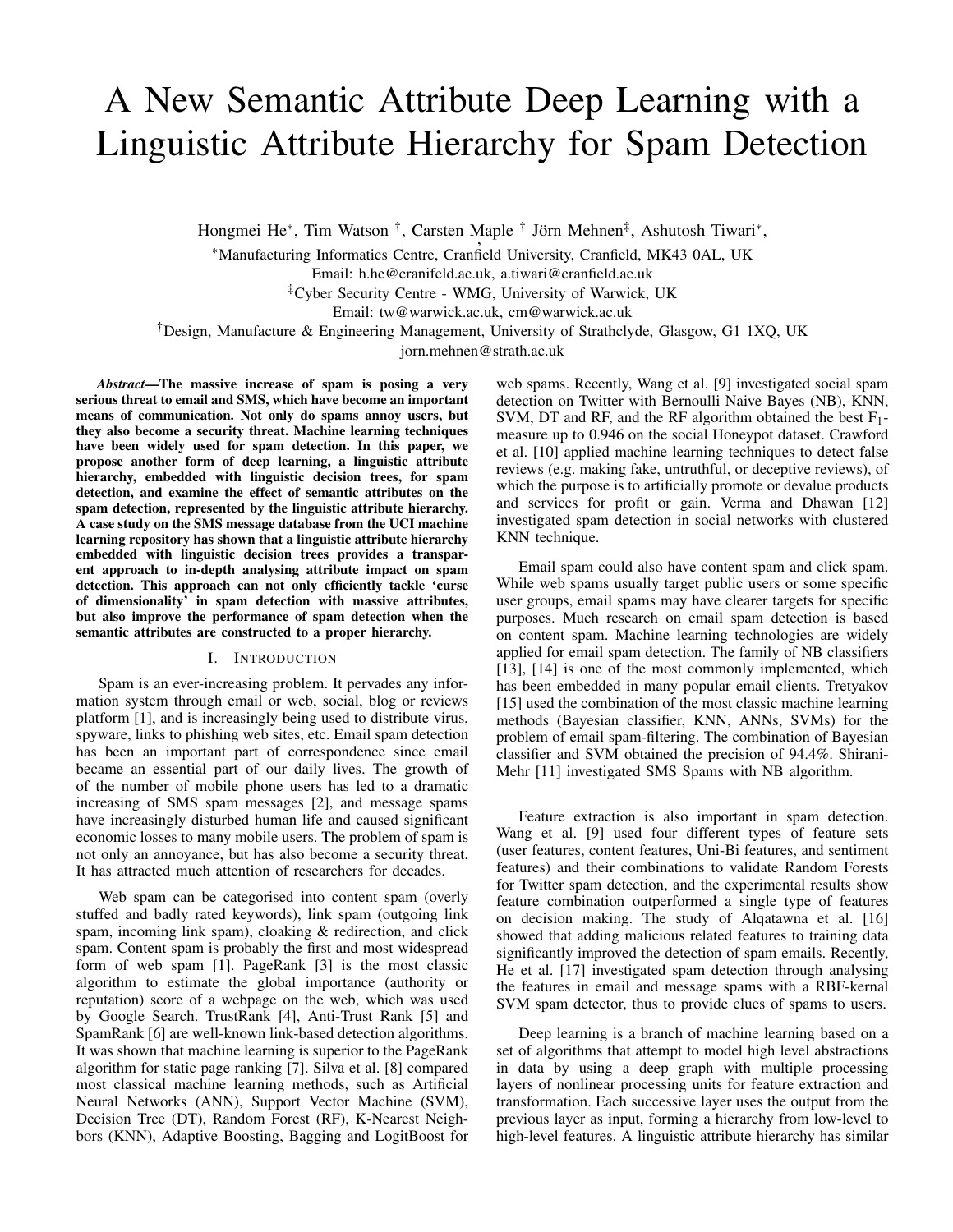properties to the generic deep learning. Intermediate attributes in upper layer are functions of their child features (attributes) in lower layer. Hence, a linguistic attribute hierarchy (LAH) can be viewed as another form of deep learning. Unlike the generic deep learning, which constructs a neural network architecture, such a linguistic attribute hierarchy has a flexible tree structure with all attributes as leaves, and all non-leaf intermediate nodes and the top decision node of the tree can be represented by a machine learning model (e.g. linguistic decision tree [18], [19] and neural network [20]), fed with their child nodes. An LAH, embedded with LDTs, integrates the linguistic rules of LDTs in the hierarchy to form a hierarchical decision making or classification. The linguistic rules in the hierarchy are produced by the embedded LDTs (equivalent to the nonlinear process units in generic deep learning) in terms of hierarchical process of decision making or classification (see details in Section  $II.C$ ).

The 'curse of dimensionality' in decision making modelling is the exponentially increasing number of rules associated with the increasing number of input attributes. This is a major bottleneck that blocks the applications of decision trees. With *n* input variables, described with  $\tau$  distinguishable labels, a full decision tree could produce  $\tau^n$  number of rules. The research [18] has shown that a linguistic attribute hierarchy could help tackling the 'curse of dimensionality' problem, and improve the performance of decision making or classification.

In this paper, a linguistic attribute hierarchy (LAH), embedded with LDTs, is investigated for the deep learning of attribute semantics for spam detection. The set of features extracted from the message spam database is decomposed to subsets of features in terms of the attribute semantics. Each subset will be fed to an LDT to form an intermediate or the final decision varialbes in an LAH, and an LDT in upper level of the LAH could be fed with a subset of features and/or some intermediate attributes from lower level. A case study is performed on the SMS message spam database from the UCI machine learning repository.

#### II. METHODOLOGY

#### *A. Linguistic Decision Tree*

*1) Label Semantics:* Label Semantics [21] uses a finite set of successive labels *L* to describe an object in an underlying domain  $Ω$ . Each label corresponds to a fuzzy interval. Appropriateness measure and mass assignment are two fundamental and interrelated measures in Label Semantics. The appropriateness measure  $(\mu_L(x))$  of a label *L*, describing an instance *x*, quantifies the agent's subjective belief how *L* can be used to describe *x* based on its (partial) knowledge of the current labeling conventions of the population.

A mass assignment  $m<sub>x</sub>$  on sets of labels quantifies an agent's belief that any particular subset (called focal element) of labels contains all and only the labels with which it is appropriate to describe *x*. For an object  $x \in \Omega$ , mass assignment on labels is a function  $m_x : 2^{\mathscr{L}} \to [0,1]$ , st.  $\sum_{S \subseteq \mathscr{L}} m_x(S) = 1$ ,  $S \neq \phi$ , as an instance can be described with at least one label,  $L \in \mathcal{L}$ . In labeling conventions, some combinations of labels may not be appropriate to describe any object. For example, given label set  $\mathcal{L} = \{small, *small, medium, large* \}$ ,  $\{small, *small, medium* \}$ and *{medium,large}* could be used to describe an object, but *small* and *large* cannot both be appropriate to describe an object.

Given a label set  $L$  together with associated mass assignment  $m_x$ , the set of focal elements for  $\mathscr L$  is given by:  $\mathscr{F} = \{ S \subseteq \mathscr{L} : \exists m_x(S) > 0 \}.$ 

A  $\lambda$ -mapping of a label  $L \in \mathcal{L}$  is defined as  $\lambda(L) = \{F \in \mathcal{L} \mid \lambda \in \mathcal{L} \}$  $\mathscr{F}, L \in F$ . That is,  $\lambda(L)$  covers those focal elements that include label *L*.

An appropriateness measure  $\mu_L(x)$  quantifies the degree of our belief that the label *L* is appropriate for  $x \in \Omega$ . The value of  $\mu_L(x)$  is evaluated as the sum of mass assignments  $m_x$  over  $\lambda(L)$ :

$$
\mu_L(x) = \sum_{F \in \lambda(L)} m_x(F). \tag{1}
$$

In Label Semantics, the consonance assumption provides an approach to calculating mass assignments from appropriateness measures uniquely. Given non-zero appropriateness measure on basic labels  $\mathcal{L} = \{L_1, L_2, ..., L_k\}$  ordered such that  $\mu_{L_i}(x) \geq \mu_{L_{i+1}}(x)$ , for  $i = 1, ..., k-1$ , then the consonant mass assignment has the form:

$$
m_x({L_1,...,L_k}) = \mu_{L_k}(x),
$$
  
\n
$$
m_x({L_1,...,L_i}) = \mu_{L_i}(x) - \mu_{L_{i+1}}(x) \text{ for } i = 1,...,k-1.
$$

Figs. 1 (a) and (b) depict the relationship between appropriateness measure and mass assignment of focal elements. Fig. 1 (a) shows the appropriateness of attribute  $x \in [0, 10]$ on the label set  $\mathcal{L} = \{vl, l, m, h, vh\}$ . Each label represents an interval, and they overlap by 50%. Fig. 1 (b) presents the mass assignments on focal elements, corresponding to the appropriateness of *x* on labels in Fig. 1 (a). Here, an attribute  $x \in \Omega$  is uniformly divided with same intervals, and there is no empty set on labels. Label learning on data is another topic. For example, in Figure 1 (a), given an instance,



Fig. 1. The two fundamental and interrelated measures in Label Semantics  $x \in [2,3], \mu_1(x) = 1$  and  $\mu_{vl}(x) = 3 - x$ . In terms of the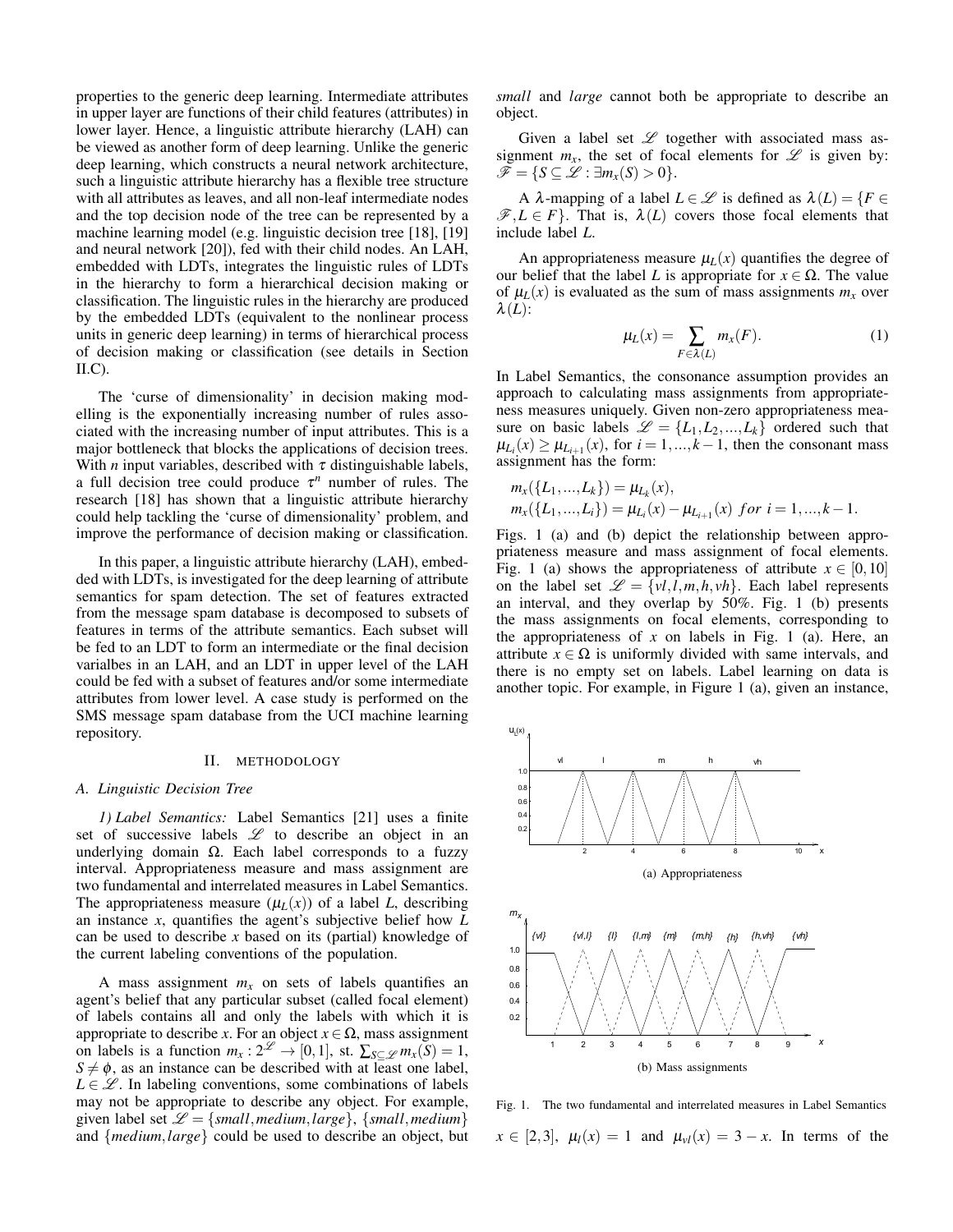Consonance Assumption, the order of labels are *{l, vl}*. Hence, we have (see Figure 1 (b)):  $m_x({\{v_l, l\}}) = m_x({\{l, v_l\}}) = 3 - x$ and  $m_x({l}) = 1 - (3 - x) = x - 2, x \in [2, 3].$ 

*2) The Definition of an LDT:* An LDT is comprised of a set of nodes, representing attributes, and edges, representing focal elements describing attributes associated to nodes. A branch (*B*) is a path from the root to a leaf of the LDT, and its length (*l*) is the number of focal elements  $F_i$  on the branch  $B$ , for  $i =$ 1*,...l*. Each branch represents a conjunction of focal elements:  $F_1 \wedge \ldots \wedge F_l$ , it is augmented with a set of conditional mass assignments  $m(F|B)$ , for each focal element  $F \in \mathcal{F}_y$ , where,  $\mathscr{F}_y$  is the set of labels describing the goal variable *y*. Definition 2.1 provides the linguistic definition of an LDT.

*Definition 2.1 (Linguistic Definition):* In an LDT, the rule of the branch  $B_i$  is  $F_{i_1} \wedge \ldots \wedge F_{i_l} \rightarrow F : m(F|B_i)$ , for each focal element  $F \in \mathcal{F}_y$ , the mass assignment  $m_y$ , for a given example with attribute values  $\vec{x} = (x_1, \ldots, x_m)$ , can be calculated in terms of Jeffrey's rule [22] by

$$
m_{y}(F) = \sum_{i=1}^{t} \mu_{B_i}(\vec{x}) m(F|B_i),
$$
 (2)

where *t* is the number of branches in the LDT, and  $m(F|B_i)$  is equivalent to the conditional probability  $p(F|B_i)$ . Assume  $x_i$ is expressed with a focal element  $F_{i_j}$  in the branch  $B_i$ . For a branch  $B_i$ , we have

$$
\mu_{B_i}(\vec{x}) = \prod_{j=1}^l m_{x_{i_j}}(F_{i_j}).
$$
\n(3)

#### *B. The LID3 algorithm to train an LDT*

LID3 [23], [18], an extension of the well-known ID3 algorithm [24], is used to train an LDT based on a given database. The induction is guided by a modified measure of information gain according to label semantics.

*Definition 2.2 (Information Entropy of Branch):* Given a goal variable, belonging to class set  $C = \{C_1, ..., C_t\}$ , the information entropy of branch *B* is defined as

$$
E(B) = -\sum_{i=1}^{t} P(C_i|B)log_2 P(C_i|B).
$$
 (4)

*Definition 2.3 (Expected Entropy):* When  $x_j$  is appended to the branch *B*, the Expected Entropy can be calculated as

$$
EE(B,x_j) = \sum_{F_j \in \mathcal{F}_j} E(B \cup F_j) P(F_j|B),\tag{5}
$$

where  $B \cup F_i$  represents the new branch obtained by appending the focal element  $F_j$  to the end of the branch *B*. The probability of  $F_i$  given *B* can be calculated as

$$
P(F_j|B) = \frac{\sum_{\vec{x} \in \mathcal{D}} P(B \cup F_j|\vec{x})}{\sum_{\vec{x} \in \mathcal{D}} P(B|\vec{x})},\tag{6}
$$

where  $P(B|\vec{x}) = \mu_B(\vec{x})$  (see Definition 2.1).

*Definition 2.4 (Information Gain):* Using the notations of Definitions 2.2 and 2.3, the information gain can be calculated as

$$
IG(B, x_j) = E(B) - EE(B, x_j). \tag{7}
$$

In LID3, the most informative attribute is selected as the root of an LDT, and the tree will be expanded with branches associated with all possible focal elements of this attribute. For each branch, the attribute with maximal information gain in all free attributes will be the next node until the branch reaches the specified maximum length or the maximum class probability reaches the given threshold. The learning process forms a level order traversal based on the training data.

#### *C. A hierarchy of LDTs*

The process of aggregation of evidence in multi-attribute decision making or classification based on attributes  $x_1, \ldots, x_n$ can be represented with a functional mapping  $y = f(x_1, \ldots, x_n)$ , where *y* is the goal variable. However, this mapping is often dynamic and it is difficult to define it with an exact mathematic equation. An attribute hierarchy decomposes the function *f* into a hierarchy of sub-functions, each of which represents a new intermediate attribute. The set of original attributes  ${x_1, ..., x_n}$  is divided into *m* subsets  $S_1, ..., S_m$ , and correspondingly *m* new intermediate attributes *z*1*,...,z<sup>m</sup>* are represented by the functions of the subsets. Namely,  $z_i = G_i(S_i)$  for  $i = 1, ..., m$ . The mapping function *f* is then equivalent to a new function *F* of the intermediate attributes  $z_1, \ldots, z_m$ . Hence,  $y = f(x_1, \ldots, x_n)$  $F = F(z_1, ..., z_2) = F(G_1(S_1), ..., G_m(S_m))$ . The function of a subset can be decomposed recursively.

Assume each attribute is described with a set of labels, and subsequent label expressions are derived. In a linguistic attribute hierarchy (LAH), functional mappings between parent and child attribute nodes can be defined in terms of weighted linguistic rules that explicitly model both the uncertainty and vagueness, which often indicates our knowledge of such aggregation functions. Now, assume that the introduced intermediate attributes are approximations of the goal variable *y* with the same domain and description labels. For an example, in Fig. 2,  $z_1$  is an approximation of *y* based only on  $x_1$  and  $x_2$ . Unlike general deep learning, a neural network is constructed through layer by layer training, the new type of deep learning will construct a tree of LDTs. Hence, an LAH can present a hierarchical decision making or classification. With this property, it is easy to perform semantic attribute deep learning through a hierarchy of LDTs.



Fig. 2. An example of LAH

#### III. CASE STUDY

Here, we demonstrate the use of the proposed approach on a benchmark database from UCI machine learning repository [25], and evaluate the performance of different linguistic attribute hierarchies embedded with LDTs, and compare comparing them with the performance of the single LDT.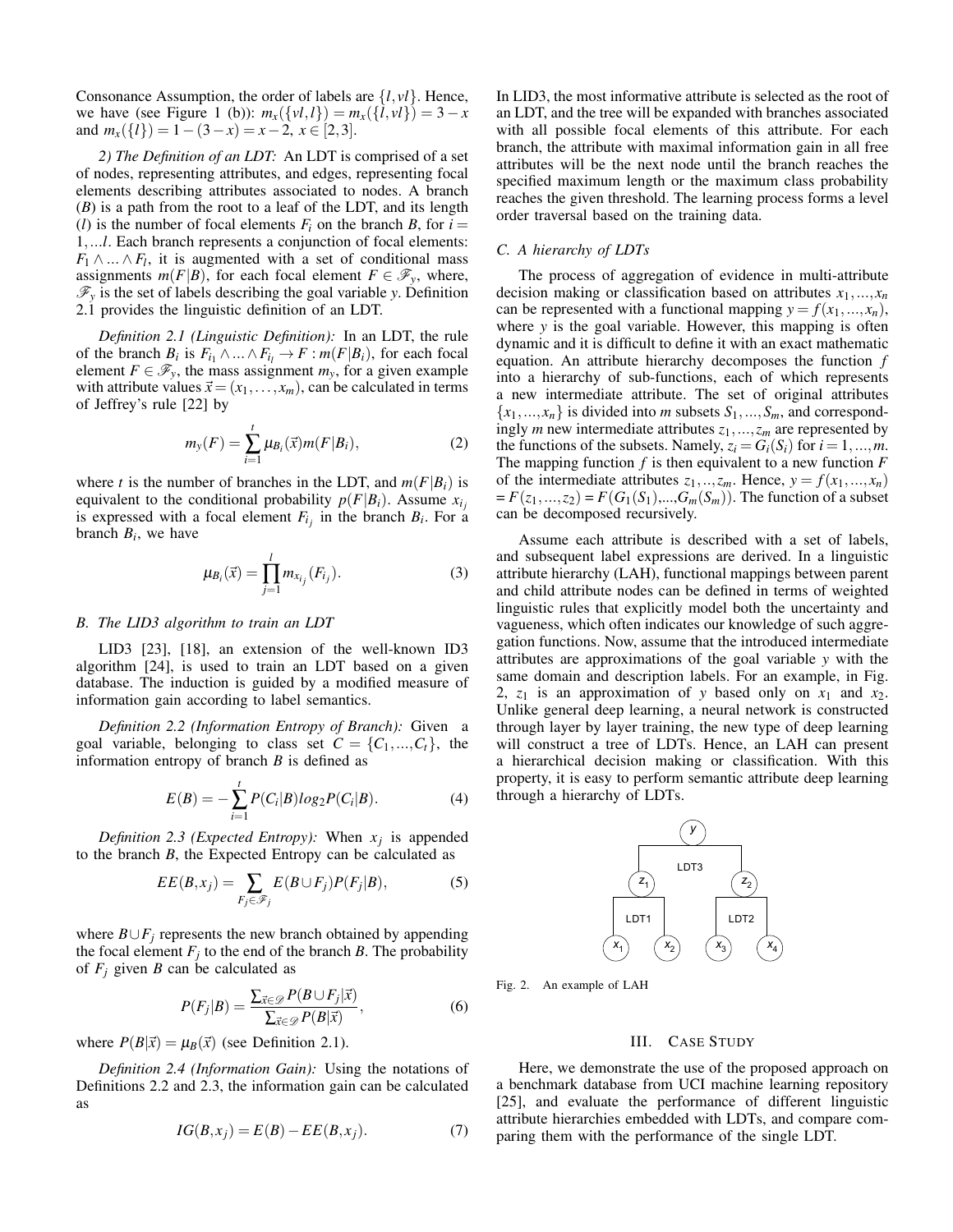#### *A. The data base*

The SMSSpamCollection database, created by Almeida et al. [2], provides 5574 raw messages, of which 747 are spams, accounting for 13.4% of total messages. As SMS messages are short, the features extracted from the SMS message data are binary values. If a KEY-WORD or a kind of behaviour exists in an SMS message, the corresponding feature is set to one, otherwise, it is set to zero, and key-words are not casesensitive. For example, key-word, 'free' indicates if any words, in which 'free' is partial phase (e.g. Free, FREE, Freedom, free), then  $x_1$  will be set to 1, otherwise, 0.  $x_{17}$  indicates all spams of noisy advertisements, which claim cheap service price, for instances, 1p/MIN, 1.5p/MIN, ... 2.5p/call, etc; *x*<sup>19</sup> intends to find SMS messages, which include money values with different currency units.

The feature set is basically the same as in [17], however, there are some changes in the way features are extracted: (1) the features 'half price' has been removed, as the sample with positive feature 'price' covers all samples with positive feature 'half price'; (2)according to the results in [17], the feature '!' is extracted, as its importance has been shown in the email spam detection; (3) features 'WIN' and 'WON' are combined as one feature by the excel command, ' $IF(OR(x1,x2),1,0)$ '. There are totally 20 features, shown in Table I.

TABLE I. FEATURES FOR THE SMS MESSAGE DATA BASED ON [17]

| $\boldsymbol{x}$ | key word | x  | key-word                                    |
|------------------|----------|----|---------------------------------------------|
| $\overline{0}$   | urgent   | 10 | stop                                        |
|                  | congrat  | 11 | click                                       |
| $\overline{c}$   |          | 12 | Text, Txt                                   |
| 3                | WIN/WON  | 13 | sex                                         |
| 4                | Offer    | 14 | girl                                        |
| 5                | Award    | 15 | cash                                        |
| 6                | Prize    | 16 | free                                        |
| 7                | Call     | 17 | 0p, 1p, , 9p                                |
| 8                | Reply    | 18 | EURO, GBP, pound, $\mathscr{L}$ , \$, $\in$ |
| 9                | Send     | 19 | price                                       |

#### *B. Experiment methodologies*

Mass assignments of attributes: As all features extracted from the SMSSpamCollection database are binary variables, the mass assignment on a discrete label is 1 if the attribute value is 1, otherwise 0.

Two-fold cross validation: Data is split into two approximate equal partitions. One is used for training, and the other one is for testing, and reverse the process.

Performance measure: Four performance measures will be evaluated:

(1) True positive rate (TPR, sensitivity, recall) measures the proportion of positives that are correctly identified as such. Therefore, sensitivity quantifies the avoiding of false negatives. It is calculated with  $TP/P$ , where,  $TP$  is the number of spams that are correctly identified, and *P* is the number of spams in the database.

(2) True negative rate (TNR, specificity) measures the proportion of negatives that are correctly identified as such. Therefore, specificity quantifies the avoiding of false positives. It is calculated with *TN/N*, where, *TN* is the number of hams that are correctly identified, and *N* is the number of hams in the database.

(3) General accuracy (A) measures the proportion of samples (either spams or hams) that are correctly identified as such. It is calculated with  $(TP+TN)/(P+N)$ .

(4) ROC curve and Area under ROC curve (*AROC*): In statistics, a receiver operating characteristic (ROC), or ROC curve, is a graphical plot that illustrates the performance of a binary classifier system as its discrimination threshold is varied. The curve is created by plotting the true positive rate (TPR) against the false positive rate (FPR) at various threshold settings.

#### *C. Attribute Decomposition*

Decomposition 1 All features could represent some meanings in a message, for example, interjection, attraction, behaviour, benefit, etc. Hence, the feature set extracted from the SMSSpamCollection is decomposed to five subsets semantically in terms of their specific meanings.

- (1) Interjection (3):  $x_0$ : 'urgent', $x_1$ : 'congrat',  $x_2$ : '!'
- (2) Attraction (4): *x*3:'WIN/WON', *x*4:'offer', *x*5:'Award', *x*6:'Prize'
- (3) Behaviour (6): *x*7:'call', *x*8:'Reply', *x*9:'send', *x*10:'stop', *x*11:'click', *x*12:'text/txt'
- (4) Benefit (5): *x*15:'cash', *x*16:'free', *x*17:'0p...9p', *x*<sub>18</sub>: EURO, GBP, pound,  $\mathscr{L}$ ,  $\hat{\mathbf{s}}$ ,  $\in$ ',  $x_{19}$ : 'price'
- (5) Other purpose (2):  $x_{13}$ : 'sex',  $x_{14}$ : 'girl'.

Decomposition 2 As some features may have approximate meanings or roles, they could be combined together to be one feature, which can be implemented easily with the excel formula: 'if(or( $x_1, x_2,...x_k$ ),1,0)'. For example, 'Award' and 'Prize' are combined to be one feature, 'award/prize', similarly, 'sex/girl', 'reply/send', 'cash/price','free/0p..9p'','stop/click'. Thus, the number of features is reduced to 14 from original 20. In addition, the purpose of 'sex/girl' could be to attract the attention of the message receivers. Hence, it is placed to the subset of attraction. The new set of 14 features are decomposed to the following four subsets.

- (1) Interjection (3):  $x_0$ : 'urgent',  $x_1$ : congrate', $x_2$ : '!'
- (2) Attraction (4): *x*3:'WIN/WON', *x*4:'offer', *x*<sup>5</sup> Award/Prize',  $x_6$ :'sex/girl'
- (3) Behaviour (4): *x*7:'call', *x*8:'Reply/send', *x*9:'stop/click', *x*10:'text/txt'
- (4) Benefit (3): *x*11:'cash/price', *x*12:'free/0p...9p', *x*<sub>13</sub>: EURO, GBP, pound,  $\mathscr{L}$ ,  $\$\$ ,  $\in$ '

Decomposition 3 In this decomposition, subset one and subset two in Decomposition 2 are combined to be one subset, as the general purpose of these features could be to attract the attention of message receivers. Therefore, the 14 features are decomposed to three subsets.

- (1) Attraction (7):  $x_0$ :'urgent',  $x_1$ :congrate', $x_2$ :'!',<br> $x_3$ :'WIN/WON',  $x_4$ :'offer',  $x_5$  Award/Prize', *x*<sub>3</sub>:'WIN/WON', *x*6:'sex/girl'
- (2) Behaviour (4):  $x_7$ : call',  $x_8$ : 'Reply/send', *x*9:'stop/click', *x*10:'text/txt'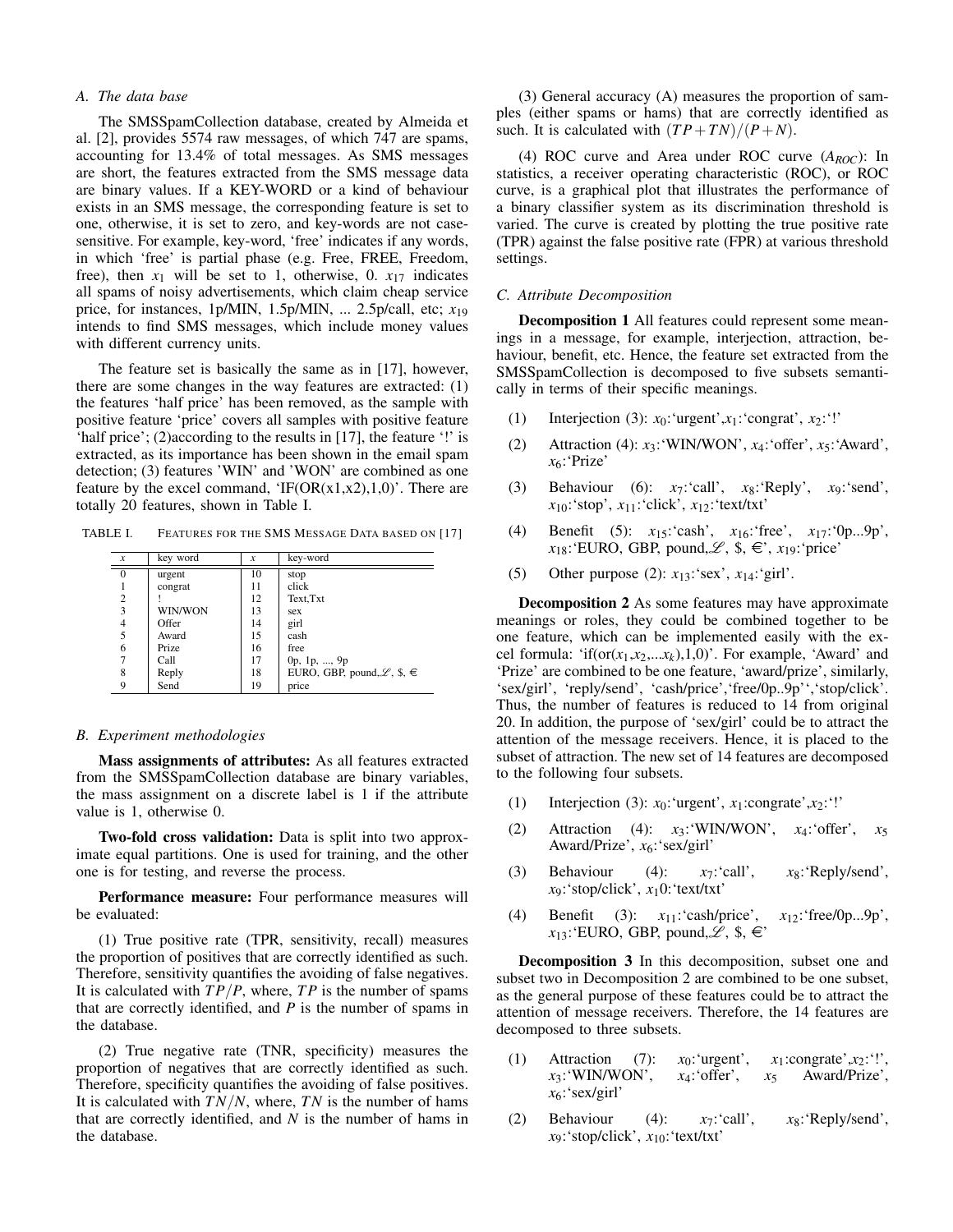(3) Benefit (3): *x*11:'cash/price', *x*12:'free/0p...9p', *x*<sub>13</sub>: EURO, GBP, pound,  $\mathscr{L}$ ,  $\$\$ ,  $\in$ 

#### *D. Impact of each subset on spam detection*

Results of Decomposition 1 The 20 features have been divided into five categories: (1) interjection  $(S_1)$ , (2) attraction  $(S_2)$ , (3) behaviour  $(S_3)$ , (4) benefit  $(S_4)$ , (5) other purpose  $(S_5)$ . The data with a subset of features are used to train and test an LDT. The outputs of the trained LDT are the appropriate measures of 'ham' and 'spam' for each tested message. If the message is more appropriate to be described with 'ham', it will be identified to 'ham', otherwise, 'spam'. If the estimated label is the same as the real label of the message sample, the identification is a true decision making. In terms of definitions, TPR, TNR, and *A* are calculated. The sensitivity, specificity and general accuracy for each subset of features are observed, and shown in Fig. 3 (a).

From Fig. 3 (a), it can be seen that the sensitivities are much lower than the specificities for each subset of features, and sensitivities are increasing as the order from *S*<sup>1</sup> to *S*4, but *S*<sup>5</sup> has the lowest sensitivity. The subset of benefit related features (*S*4) is with the largest sensitivity. This demonstrates the capability of each subset in identifying positives or avoiding false negatives.  $S_1$ ,  $S_2$  and  $S_5$  have similar specificities, and  $S_3$ and *S*<sup>4</sup> have similar specificities, but which are smaller than that of  $S_1$ ,  $S_2$  and  $S_5$ .  $S_4$  obtains the highest general accuracy.

Results of Decomposition 2 Decomposition 2 made some adjustment of features based on Decomposition 1. The number of features is reduced to 14, and  $S_5$  is combined to  $S_2$ . From Fig. 3 (b), it can be seen that the sensitivities and general accuracies are increasing as the order from  $S_1$  to  $S_4$ , but  $S_1$ and *S*<sup>2</sup> obtain higher specificities than that *S*<sup>3</sup> and *S*<sup>4</sup> do.

Results of Decomposition 3 Fig. 3 (c) shows that the combination of  $S_1$  and  $S_2$  in Decomposition 2 improves the sensitivity, although the sensitivities still keep increasing in the order from  $S_1$  to  $S_3$  in Decomposition 3. It can be seen that the specificity of  $S_1$  in Decomposition 3 does not drop as its sensitivity increases. Hence, it seems reasonable to combine *S*<sup>1</sup> and *S*<sup>2</sup> in Decomposition 2 to form the Decomposition 3.

#### *E. Integrated impact of LAHs*

In this section, some LAHs embedded with LDTs are constructed and trained. Each LDT is fed with a subset of features. The construction of an LAH from bottom to top will be in terms of the sensitivity of identifying spams from low to high. Namely the LDTs are fed in turn with the order  $S_5$ , *S*1, *S*2, *S*3, *S*4.

LAHs constructed with Decomposition 1 Five LDT-based LAHs (Figs. 5 - 9) are constructed and trained, and their performance, TPR TNR, Accuracy and the area under the ROC curve, are listed in Table II. An LDT is fed with a set *S* of features is denoted as LDT(*S*).

The first LAH with 5 subsets (denote as  $LAH_1(5)$ ) is a cascade of LDTs, i.e. the output of the LDT in lower layer will be the input of the LDT in upper layer(see Fig. 5). In *LAH*2(5), shown in Fig. 6,  $LDT(S_5)$  and  $LDT(S_1)$  are at the bottom layer of the LAH. In  $LAH_3(5)$ , shown in Fig. 7, LDT( $S_5$ ), LDT( $S_1$ ), LDT( $S_2$ ) are at the bottom layer of the LAH. In *LAH*<sub>4</sub>(5),



Fig. 3. Sensitivity, Specificity, and Accuracy for Decompositions 1, 2 & 3

shown in Fig. 8, LDT( $S_5$ ), LDT( $S_1$ ), LDT( $S_2$ ) and LDT( $S_3$ ) are at the bottom layer of the LAH. In  $LAH<sub>5</sub>(5)$ , shown in Fig. 9, LDT( $S_5$ ), LDT( $S_1$ ), LDT( $S_2$ ), LDT( $S_3$ ), LDT( $S_4$ ) are all at the bottom layer of the LAH.

Table II lists all sensitivities, specificities, accuracies and the areas under ROC curves for the five LAHs. It can be seen that *LAH*<sub>1</sub>(5) - *LAH*<sub>4</sub>(5) have similar performance. *LAH*<sub>5</sub>(5) has different performance to that the previous four LAHs have, its sensitivity drops, and specificity increases. But the accuracy of  $LAH_5(5)$  is close to that of  $LAH_2(5)$ , and  $LAH_5(5)$ obtained the largest area under the ROC curve. Namely, when the LDT(*S*4) is placed at the same layer with other four LDTs, the features in other subsets could affect the performance, so that the sensitivity of  $LAH<sub>5</sub>(5)$  drops, not keeping the level of sensitivity obtained by LDT(*S*4) at different layers.

TABLE II. TPR, TNR AND ACCURACY OF LINGUISTIC ATTRIBUTE HIERARCHIES CONSTRUCTED WITH DECOMPOSITION 1

| LAH <sub>s</sub>    | TPR      | TNR      | А        | $A_{ROC}$ |
|---------------------|----------|----------|----------|-----------|
| $LAH_1(5)$ , Fig. 5 | 0.717537 | 0.987156 | 0.951023 | 0.945513  |
| $LAH_2(5)$ , Fig. 6 | 0.721553 | 0.987570 | 0.951920 | 0.947119  |
| $LAH_3(5)$ , Fig. 7 | 0.710843 | 0.985913 | 0.949049 | 0.948952  |
| $LAH_4(5)$ , Fig. 8 | 0.732262 | 0.978869 | 0.945820 | 0.948518  |
| $LAH_5(5)$ , Fig. 9 | 0.650602 | 0.998135 | 0.951561 | 0.958341  |

LAHs constructed with Decomposition 2 Similarly, four LAHs are constructed, trained and tested. In  $LAH_1(4)$ , shown in Fig. 10,  $LDT(S_1)$  -  $LDT(S_4)$  are cascaded at the different layers of the LAH. In  $LAH_2(4)$ , shown in Fig. 11, LDT( $S_1$ )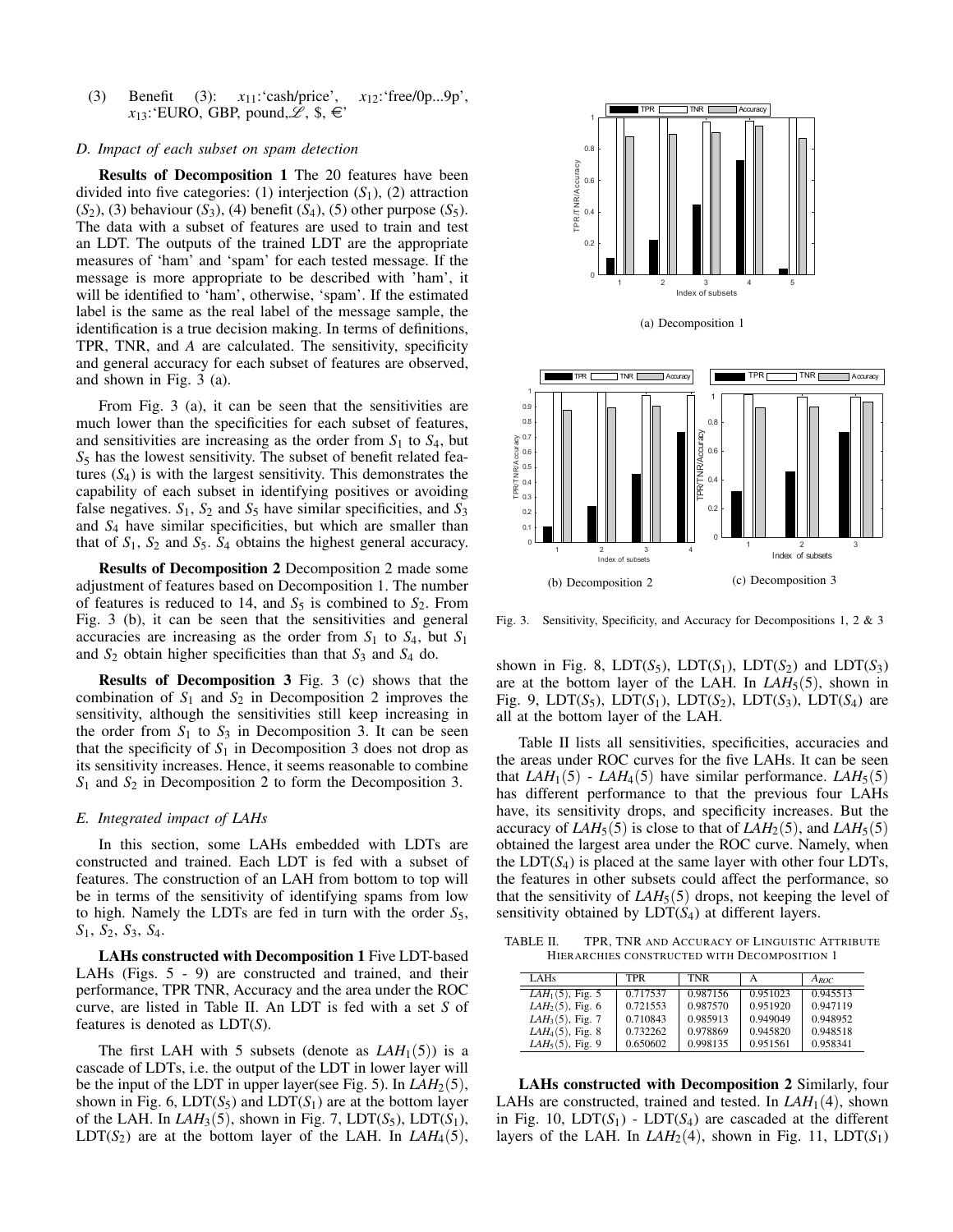and  $LDT(S_2)$  are at the bottom layer of the LAH. In  $LAH_3(4)$ , shown in Fig. 12,  $LDT(S_1)$ ,  $LDT(S_2)$ ,  $LDT(S_3)$  are at the bottom layer of the LAH. In  $LAH_4(4)$ , shown in Fig. 13, LDT( $S_1$ ), LDT( $S_2$ ), LDT( $S_3$ ), LDT( $S_4$ ) are all at the bottom layer of the LAH.

Their performance in TPR, TNR, Accuracy and the area under ROC curve are listed in Table III. The results are similar to that of Decomposition 1.  $LAH<sub>4</sub>(4)$  has the best performance in specificity, accuracy and the area under ROC, but its sensitivity is worse than that of other LAHs.

TABLE III. TPR, TNR, ACCURACY, *AROC* OF LINGUISTIC ATTRIBUTE HIERARCHIES CONSTRUCTED WITH DECOMPOSITION 2

| LAHs.                | TPR      | TNR      | Α        | $A_{ROC}$ |
|----------------------|----------|----------|----------|-----------|
| $LAH_1(4)$ , Fig. 10 | 0.741633 | 0.978455 | 0.946717 | 0.950168  |
| $LAH_2(4)$ , Fig. 11 | 0.741633 | 0.978455 | 0.946717 | 0.956266  |
| $LAH_3(4)$ , Fig. 12 | 0.741633 | 0.978455 | 0.946717 | 0.958916  |
| $LAH_4(4)$ , Fig. 13 | 0.625167 | 0.998550 | 0.948511 | 0.956282  |

LAHs constructed with Decomposition 3 Again, with the same strategy, three LAHs are constructed, trained and tested. In  $LAH_1(3)$ , shown in Fig. 14,  $LDT(S_1)$  -  $LDT(S_3)$  are cascaded at the different layers of the LAH. In  $LAH_2(3)$ , shown in Fig. 15,  $LDT(S_1)$  and  $LDT(S_2)$  are at the bottom layer of the LAH. In  $LAH_3(3)$ , shown in Fig. 16, LDT( $S_1$ ), LDT( $S_2$ ) and  $LDT(S_3)$  are all at the bottom layer of the LAH.

The performance in TPR, TNR, Accuracy and the area under ROC for the three LAHs are listed in Table IV. Similar to the previous two decompositions, the specificity, accuracy and the area under ROC are increasing (non-decreasing) as the place of  $LDT(S_4)$  drops from top to bottom. But the sensitivity of *LAH*<sub>2</sub>(3) is larger than that of *LAH*<sub>1</sub>(3) while *LAH*<sub>2</sub>(3) keeps the same specificity as  $LAH_1(3)$ . However,  $LAH_3(3)$  is with the dropped sensitivity again as the LAHs for previous two decompositions.

TABLE IV. TPR, TNR AND ACCURACY OF LINGUISTIC ATTRIBUTE HIERARCHIES CONSTRUCTED WITH DECOMPOSITION 3

| LAH <sub>s</sub>     | <b>TPR</b> | TNR      |          | A <sub>ROC</sub> |  |
|----------------------|------------|----------|----------|------------------|--|
| $LAH_1(3)$ , Fig. 14 | 0.736278   | 0.978455 | 0.945999 | 0.948868         |  |
| $LAH_2(3)$ , Fig. 15 | 0.742972   | 0.978455 | 0.946896 | 0.955243         |  |
| $LAH_3(3)$ , Fig. 16 | 0.654618   | 0.996271 | 0.950484 | 0.960311         |  |

#### *F. Comparison of best solutions for different decompositions*

(1) Best performance in accuracy Table V lists the performance of the solutions that obtained the best accuracy in all LAHs, constructed with different decompositions. For

TABLE V. TPR, TNR, ACCURACY, AREA UNDER ROC OF LAHS WITH THE HIGHEST ACCURACY CONSTRUCTED WITH DIFFERENT DECOMPOSITIONS

| LAHs.                                       | <b>TPR</b>           | <b>TNR</b>           | А                    | $A_{ROC}$            |
|---------------------------------------------|----------------------|----------------------|----------------------|----------------------|
| $LAH_2(5)$ , Fig. 6<br>$LAH_4(4)$ , Fig. 13 | 0.721553<br>0.625167 | 0.987570<br>0.998550 | 0.951920<br>0.948511 | 0.947119<br>0.956282 |
| $LAH_3(3)$ , Fig. 16                        | 0.654618             | 0.996271             | 0.950484             | 0.960311             |

Decompositions 2 and 3, the LAHs with all LDTs at the bottom layers of the LAHs obtained best accuracy, but both have lowest sensitivities. For Decomposition 1, the best solution is not the LAH with all LDTs at the bottom layers of the LAH, but the second LAH, in which  $LDT(S_1)$  and  $LDT(S_2)$  are at the bottom layer of the LAH. This may indicate  $S_1$  and  $S_2$  together could improve the accuracy. Regarding sensitivity,  $LAH<sub>2</sub>(5)$  is the best. Regarding the area under ROC,  $LAH_3(3)$  is the best.

(2) Best ROC curves for different decompositions Table VI lists the performance of LAHs with the best area under the ROC curve for the three decompositions. Two single LDTs were trained and tested with the two full sets (20 and 14) of features, and their performance is listed in the table as well. Fig. 4 shows the ROC curves for the five solutions. Regarding the area under ROC curve,  $LAH<sub>3</sub>(3)$  is the best in the all listed solutions; regarding specificity,  $LAH<sub>5</sub>(5)$  is the best; and regarding sensitivity and accuracy, LDT(14) is the best. It is surprising that the two single LDTs have worse performance in the area under ROC curves than the listed LAHs, as this is different to the convention.

TABLE VI. TPR, TNR AND ACCURACY OF LINGUISTIC ATTRIBUTE HIERARCHIES WITH HIGHEST *AROC*

| LAH <sub>s</sub>      | <b>TPR</b> | TNR      | А        | $A_{ROC}$ |
|-----------------------|------------|----------|----------|-----------|
| $LAH5(5)$ , Fig. 9    | 0.650602   | 0.998135 | 0.951561 | 0.958341  |
| $LAH_3(4)$ , Fig. 12  | 0.741633   | 0.978455 | 0.946717 | 0.958916  |
| $LAH_3(3)$ , Fig. 16  | 0.654618   | 0.996271 | 0.950484 | 0.960311  |
| $LDT(S_{20})$         | 0.757697   | 0.991092 | 0.959813 | 0.881349  |
| LDT(S <sub>14</sub> ) | 0.769746   | 0.990470 | 0.960890 | 0.912419  |



Fig. 4. Best ROC curves of LAHs for each decomposition and the two single LDTs

*G. Comparison of branch numbers of different solutions for different decompositions*

If we do not set the threshold of probability during the training process of an LDT, fed with *n* features, each branch in the single LDT will have *n* edges. If we use each focal element to represent an edge in an LDT, and each variable (feature) could be described with  $\tau$  focal elements, then each non-leaf node in an LDT will have  $\tau$  child nodes. Namely, the single LDT is a  $\tau$ -branch tree with  $\tau^n$  leaves (branches). In the implementation, the learning threshold is set to the maximum 1. Namely, if the probability of positive or negative gets 1, the node will be a leave (i.e. no further learning process). Therefore, real number of branches of a single LDT is less than the maximum. Assume  $\rho_i$  is the number of input attributes for *LDT<sub>i</sub>* in an LAH. An LDT will be a  $\tau$ -branch tree with  $\tau^{\rho_i}$ branches. The number of total branches in a hierarchy:

$$
\beta(H) = \sum_{i} (\beta_i) = \sum_{i} (\tau^{\rho_i}). \tag{8}
$$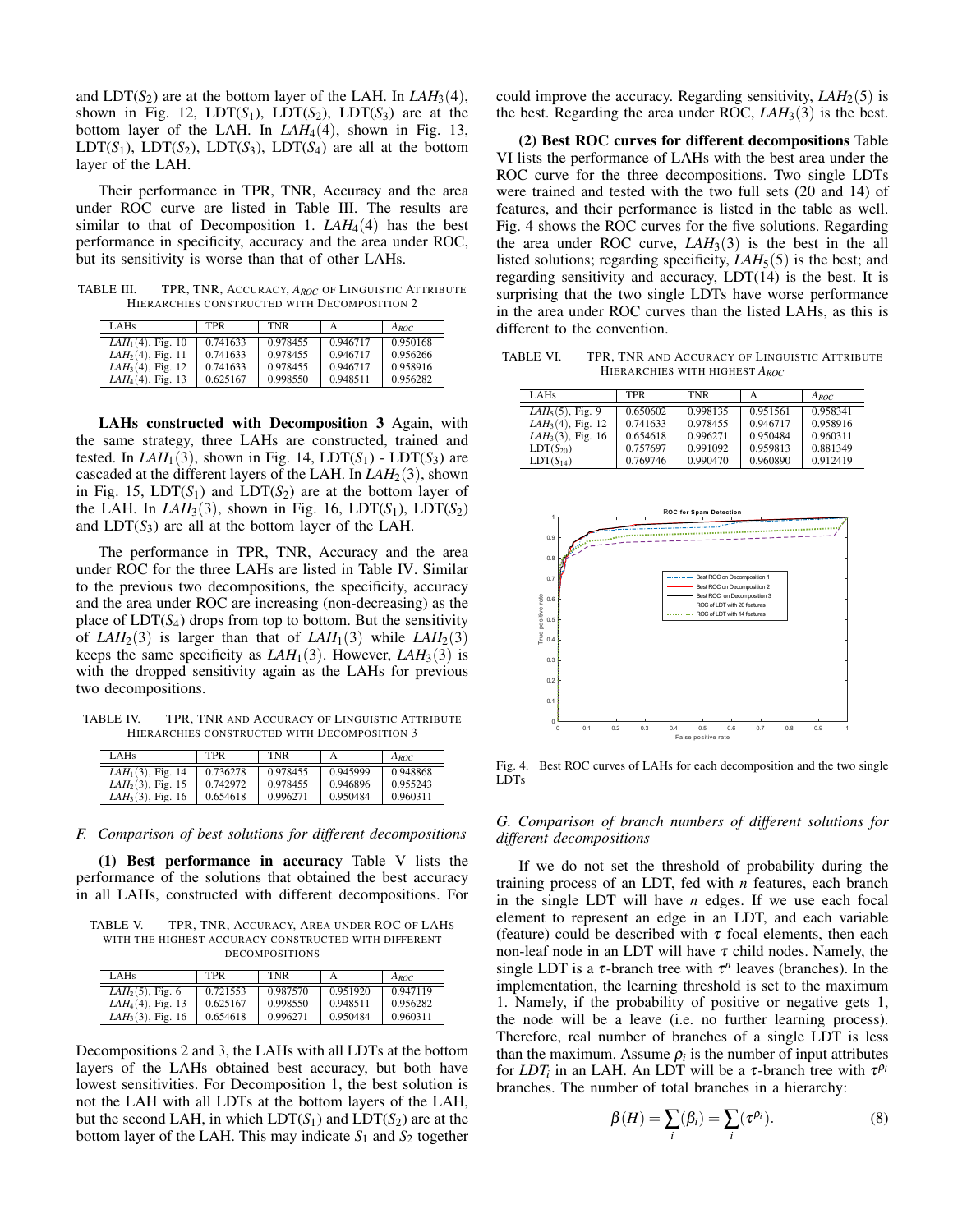TABLE VII. BRANCH NUMBERS OF ALL SOLUTIONS, WHERE  $\beta$ DENOTES THE NUMBER OF BRANCHES

| Decomp. 1 |     | Decomp. 2 |     | Decomp. 3 |     | Single LDT |     |
|-----------|-----|-----------|-----|-----------|-----|------------|-----|
| Figs      |     | Figs      |     | Figs      |     | n          |     |
| Fig. 5    | 237 | Fig. 10   | 138 | Fig. 14   | 151 | 20         | 697 |
| Fig. $6$  | 269 | Fig. 11   | 146 | Fig. 15   | 157 | 14         | 421 |
| Fig. 7    | 471 | Fig. 12   | 150 | Fig. 16   | 106 |            |     |
| Fig. 8    | 212 | Fig. 13   | 105 |           |     |            |     |
| Fig. 9    | 202 |           |     |           |     |            |     |

Table VII lists the branch numbers of the single LDTs and all solutions in Figs. 5 - 16 in Appendix.

From Table VII, it can be seen that the branch numbers of all LAHs in Figs. 5 - 9 for Decomposition 1 are less than that (697 branches) of the single LDT, trained with the 20 attribute data set, and the branch numbers of all LAHs in Figs. 10-16 for Decompositions 2 and 3 are less than that (421 branches) of the single LDT, trained with the 14 attribute data set. Moreover, due to the set of features are decomposed to subsets of features, the number of input features for each LDT in an LAH is less than the number *n* of total features. Namely, the length of each branch is short than that of branches in the single LDT. This indicates the computing complexity is reduced very much.

#### IV. CONCLUSIONS

In this paper, we proposed another form of deep learning, a linguistic attribute hierarchy, embedded with linguistic decision trees, for spam detection. A case study was carried out on the SMS message database from the UCI machine learning repository. It has been shown that the decomposition of features plays an important role in the construction of the linguistic attribute hierarchy, which directly affects the performance of decision making by the constructed linguistic attribute hierarchy. In the experiments, three decompositions of features (attributes) were investigated, and the LAHs were constructed based on strategies for the three decompositions semantically. The performance of LAHs for different decompositions were examined in term of sensitivity, specificity, accuracy and ROC curve. According to the experimental results, the LDT with the highest sensitivity should stay in the top layer, different to the layers where other LDTs with lower sensitivity in order to obtain a high sensitivity of the LAH, but in order to obtain large area under ROC, all LDTs should be placed in the bottom layer of the LAH. However, without decomposition, a single LDT trained by the full set of features cannot obtain a larger area under ROC than an LAH could have. The experimental results show that the features related to the benefits and finance have important impact on the sensitivity of identifying spam messages. This observation matches the convention of human knowledge. The process of experiments has demonstrated the use of a hierarchy of linguistic decision tree approach for deep learning of feature impact on spam detection. Hence, an LAH, embedded with LDTs, provides a transparent approach to in-depth analysing feature impact to the spam detection. This approach can not only improve the performance of spam detection when the semantic attributes are constructed to a proper hierarchy, but also efficiently tackle 'curse of dimensionality' in spam detection with massive attributes. The automatic knowledge based decomposition of features and the optimisation of linguistic attribute hierarchies and high performance spam detectors will be the future work.

#### **REFERENCES**

- [1] N. Spirin and J. Han. Survey on web spam detection: Principles and algorithms. ACM SIGKDD Explorations Newsletter archive,ACM New York, NY, USA, 13(2), 12 2011.
- [2] T. A. Almeida, J. M. G. Hidalgo, and A. Yamakami. Contributions to the study of sms spam filtering:new collection and results. In DocEng'11, Mountain View, California, USA, 19-22 September 2011.
- [3] L. Page, S. Brin, R. Motwani, and T. Winograd. The pagerank citation ranking: Bringing order to the web. Techincal report, Stanford University, 1998.
- [4] H. Garcia-Molina Z. Gyöngyi and J. Pedersen. Combating web spam with trustrank. In 30th International Conference on Very Large Data Bases (VLDB), pages 576–587, Morgan Kaufmann, August 2004. Morgan Kaufmann.
- [5] V. Krishnan and R. Raj. Web spam detection with anti-trust rank. In AIRWEB, pages 37–40, 2006.
- [6] A. A. Benczúr, K. Csalogány, T. Sarlás, and M. Uher. Spamrank fully automatic link spam detection work in progress. In The first international workshop on adversarial information retrieval on the web (AIRWeb'05), Chiba, Japan, 2005.
- [7] M. Richardson, A. Prakash, and E. Brill. Beyond pagerank: Machine learning for static ranking. In 15th International Conference on World Wide Web (WWW), pages 707–715, NY, USA: ACM Press, May 2006.
- [8] R. M. Silva, A. Yamakami, and T. A. Almeida. An analysis of machine learning methods for spam host detection. In 2012 11th International Conference on Machine Learning and Applications (ICMLA), volume 2 of 10.1109/ICMLA.2012.161, Boca Raton, FL, Dec 2012.
- [9] B. Wang, A. Zubiaga, M.Liakata, and R. Procter. Making the most of tweet-inherent features for social spam detection on twitter. In Proceedings of the 5th Workshop on Making Sense of Microposts( Microposts2015) @WWW2015, volume CEUR 1395, pages 10–16, Florence, Italy, 18 May 2015.
- [10] M. Crawford, T. M. Khoshgoftaar, J. D. Prusa, A. N. Richter, and H. A. Najada. Survey of review spam detection using machine learning techniques. Journal of Big Data, 2(23):Online open assess, Dec 2015.
- [11] H. Shirani-Mehr. SMS spam detection using machine learning approach, 2013. http://cs229.stanford.edu/proj2013/ShiraniMehr-SMSSpamDetectionUsingMachineLearningApproach.pdf. accessed on 26 Sept 2016.
- [12] J. Verma and S. Dhawan. Detection of spam in social networks using clustered k-nearest neighbour. International Journal of Advanced Research in Computer Science and Software Engineering, 5(3):1120– 1123, Mar 2015.
- [13] M. Sahami, S. Dumais, D. Heckerman, and E. Horvitz. A bayesian approach to filtering junk email. In AAAI-98 Workshop on Learning for Text Categorization, Madison, Wisconsin, USA, 1998.
- [14] GFI Software. Why bayesian filtering is the most effective anti-spam technology. GFI White Paper, 2011.
- [15] K. Tretyakov. Machine learning techniques in spam filtering. In Data Mining Problem-oriented Seminar, MTAT.03.177, pages 60–79, May 2004.
- [16] J. Alqatawna, H. Faris, K. Jaradat, M. Al-Zewairi, and O. Adwan. Improving knowledge based spam detection methods: The effect of malicious related features in imbalance data distribution. International Journal of Communications, Network and System Sciences, 8:118–129, 2015.
- [17] H. He, A. Tiwari, J. Mehnen, T. Watson, C. Maple, Y. Jin, B. Gabrys, Incremental Information Gain Analysis of Input Attribute Impact on RBF-Kernel SVM Spam Detection, WCCI2016, Vancouver, Canada, 24-29 July, 2016.
- [18] H. He and J. Lawry, Optimal Cascaded Hierarchies of Linguistics Decision Trees for Decision Making, in Proc. of The IAENG International Conference on Artificial Intelligence and Applications (ICAIA'09), Hong Kong, 18-20 March, 2009, pp. 1-6.
- [19] H. He and J. Lawry, Linguistic Attribute Hierarchy and Its Optimisation for Classification Problems, Soft Computing, 18(10), pp. 1967-1984, Oct. 2014. DOI: 10.1007/s00500-013-1179-3.
- [20] H. He, Z. Zhu, A. Tiwari and Andrew Mills, A Cascade of Linguistic CMAC Neural Networks for Decision Making, in Proceedings of